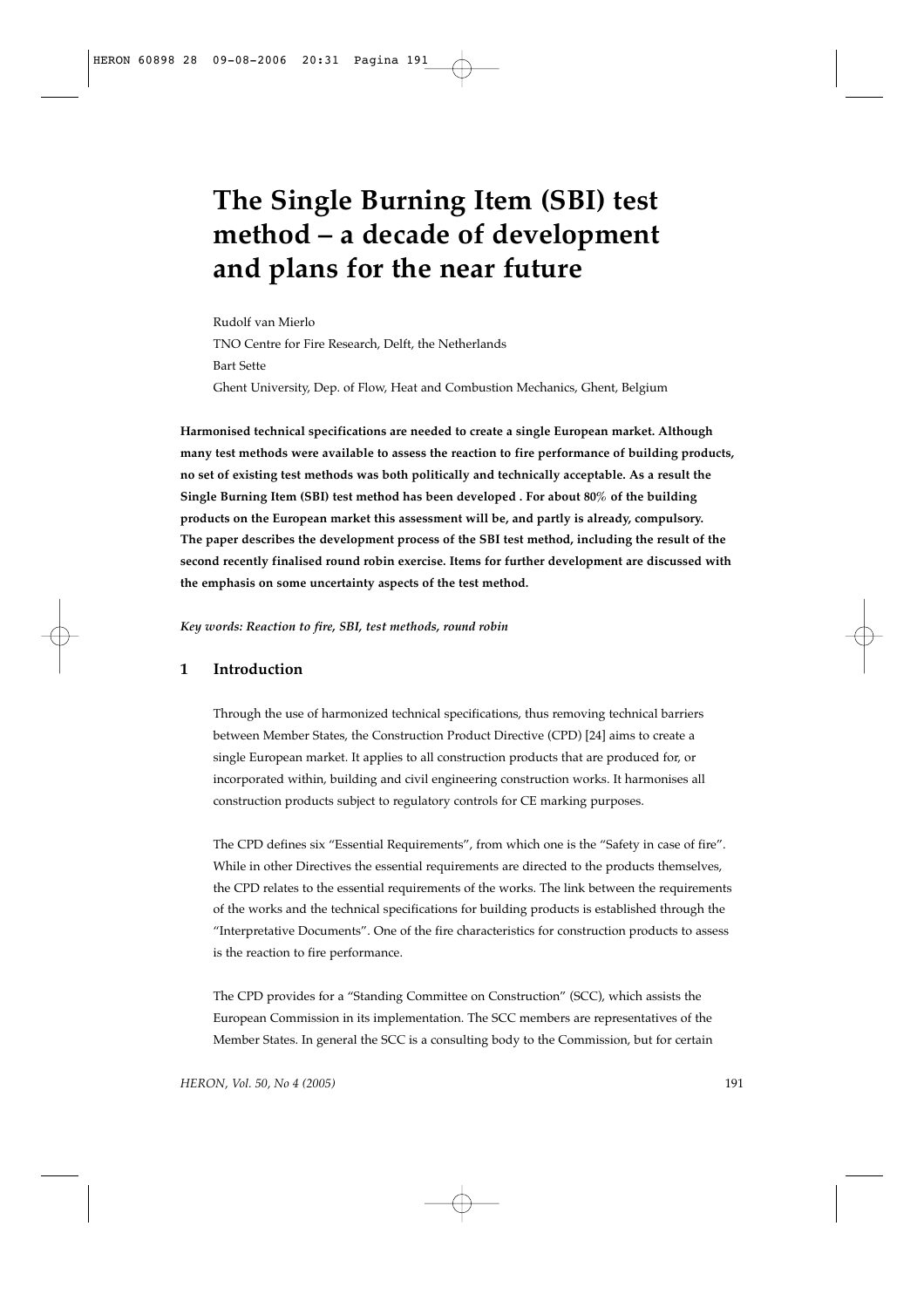items indicated in the CPD it is a regulatory body. The SCC has set up a technical working group to assist in the interpretation of the Directive in fire safety related matters: the "Fire Regulators Group" (FRG), recently re-established and named "Experts Group on Fire issues under the CPD" (EGF).

One of the characteristics for construction products to assess is the reaction to fire performance. This characteristic is present in the national regulations of all European member states and plays an important role in evaluating possible uses of building products. The basis for the European reaction to fire classification, the EUROCLASSES, was put in place in 1993 by the Fire Regulators Group. The classification system was based on the performance of products under different fire conditions: the attack of a small flame; exposure to a fully developed fire; and some intermediate level. Due to the nature of fire under the influence of gravity forces, two basic applications of products were distinguished: products applied on a floor and all other products.

All but one of the tests needed in this new classification system were known international standard test methods. No existing test method representing the intermediate level that was both politically and technically acceptable. The missing test method, including the apparatus, representing the scenario of a Single Burning Item – to test building products excluding floor coverings – had to be designed from scratch. The apparatus soon got called the SBI [1].

The SBI test method was planned to assess the performance of building products in a (real scale) room corner scenario. The ISO 9705 Room corner test [5], which is a full-scale test method intended to evaluate the contribution to fire growth provided by a surface product applied in a room, was put forward as the reference test for this scenario. The main development objective therefore was that the product ranking in the SBI would have a high correlation with the ranking obtained in the ISO Room corner test. The second development objective followed from the requirement that the method had to be capable of measuring the required characteristics in a repeatable and reproducible way.

This paper describes major steps in the development of the SBI method, recent results acquired and the need for further improvements. For convenience a short description of the test method is given here.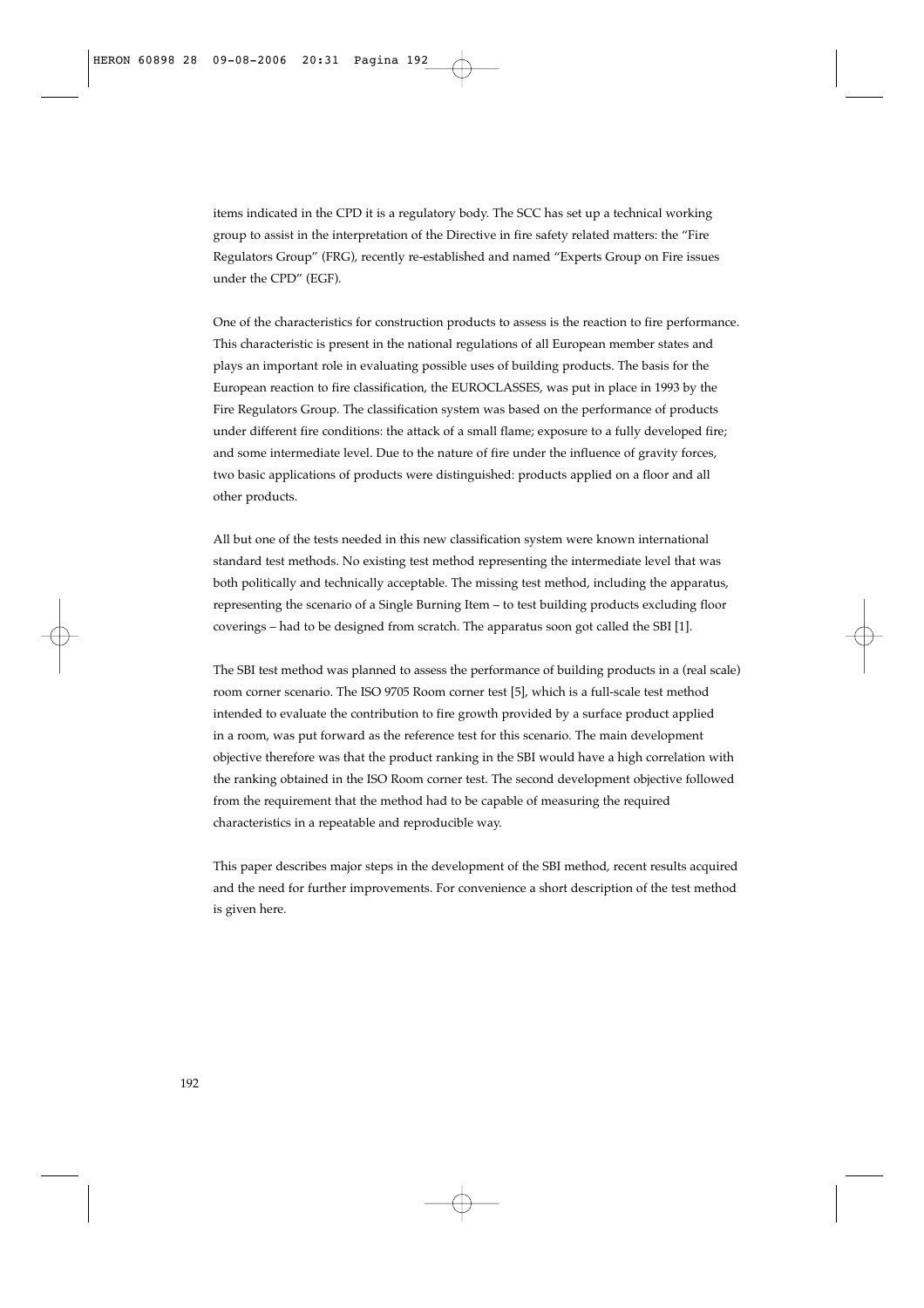

*Figure 1. The Single Burning Item test set up in the normative 3 x 3 m*<sup>2</sup> *test room*

The SBI test simulates a single burning item burning in a corner of a room. The test apparatus is presented in Figure 1. The total exposed specimen surface area is 1,5 m x 1,5 m. The specimen consists of two parts (height 1,5 m, width 0,5 and 1,0 m) which form a right-angled corner. Eventual corner joints as applied in end-use conditions form part of the product under test<sup>1</sup>. A triangular shaped propane diffusion gas burner running at 30kW acts as heat and ignition source representing a burning waste paper basket. It is placed at the basis of the specimen corner. The performance of the specimen is evaluated during 20 minutes. There is a floor in the test configuration but no ceiling. Floor, specimen and burner are installed on a trolley that can be removed from the room for easy mounting of the specimens. The combustion gases are collected in a hood and transported through a duct. The duct contains a measurement section with a differential pressure probe, thermocouples, a gas sample probe and a smoke measurement system, to measure heat and smoke production.

<sup>1</sup> Due to specimen construction and size, construction behaviour like mechanical deformation may be of major importance for product performance in the SBI test method. This in contradiction to many other reaction to fire tests.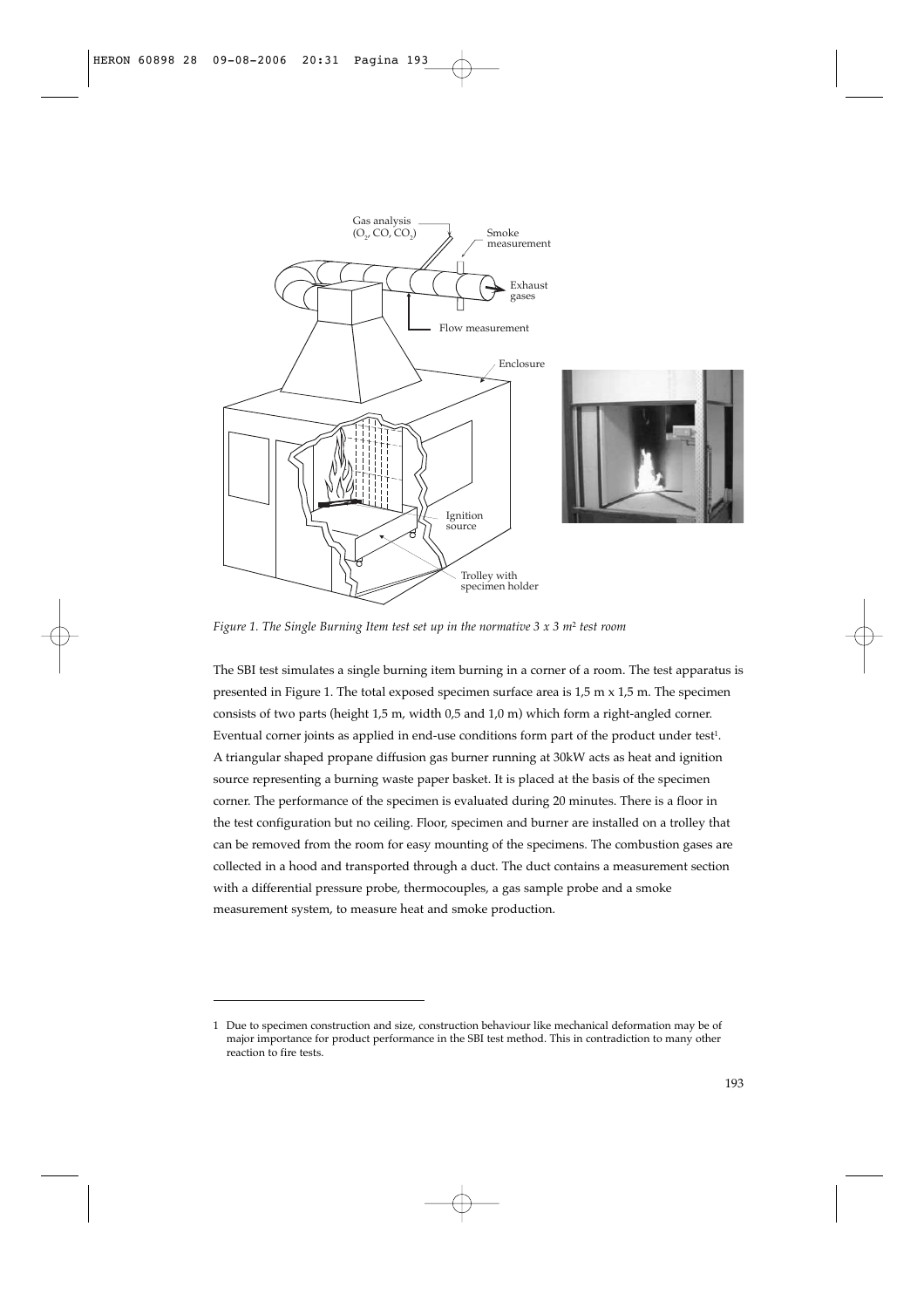## **2 Development of the basic method**

The development of the SBI test method was assigned by the European Commission and carried out under direct guidance by the Fire Regulators Group. A group of seven, later nine, fire laboratories from an equal number of EU member states was formed in 1993 with the development task. The aim was to develop a test method that produces results representative for the behaviour of building products when exposed to one single object, e.g. a coach or a litter basket, on fire placed in the corner of a room. A specific irradiance level that falls onto the specimen was prescribed.

Many design aspects were considered in the early stages. The major ones being:

- Type of heat source: Four heat sources were considered, leading to two serious candidates: a diffusion type burner and a gas fired radiant panel. The selection of the propane diffusion sandbox burner was finally made on the basis of practical aspects, repeatability and discrimination capability.
- Closed or open arrangement of the test apparatus: For reasons of reproducibility and operator protection a closed configuration was chosen. Preliminary CFD calculations showed no significant influence of the walls of the enclosure at the chosen size.
- Inclusion or not of a ceiling in the specimen arrangement. A specimen arrangement without ceiling was chosen based on the absence of a significant effect of the ceiling on the discrimination capability of the test, the measurability of parameters, or the repeatability and reproducibility of the results.

Other parts of the apparatus were taken from other standards: the oxygen depletion measurement technique and accompanying instrumentation were based on the ISO 9705 and ISO 5660 [3] design.

Not only the design of the apparatus received much attention. The test, calibration and calculation procedures were specified in great detail. Unlike the more global description of the calculations in many other standards, the calculations were introduced in detail to facilitate the writing of calculation software without (much) further technical knowledge of the measurement techniques.

After acceptance of the design by the European Commission, some fifteen to twenty additional SBI's were build and installed all over Europe in just a few months to perform a large round robin project. The round robin started in May 1997 with 20 laboratories, testing 30 building products in threefold. Fifteen laboratories managed to perform the tests in the required very tight time schedule. The result of the round robin was accepted by the Standing Committee in December 1997, as sufficient proof of the ability of the SBI test method to measure the required characteristics in a repeatable and reproducible way, however under the condition of certain improvements.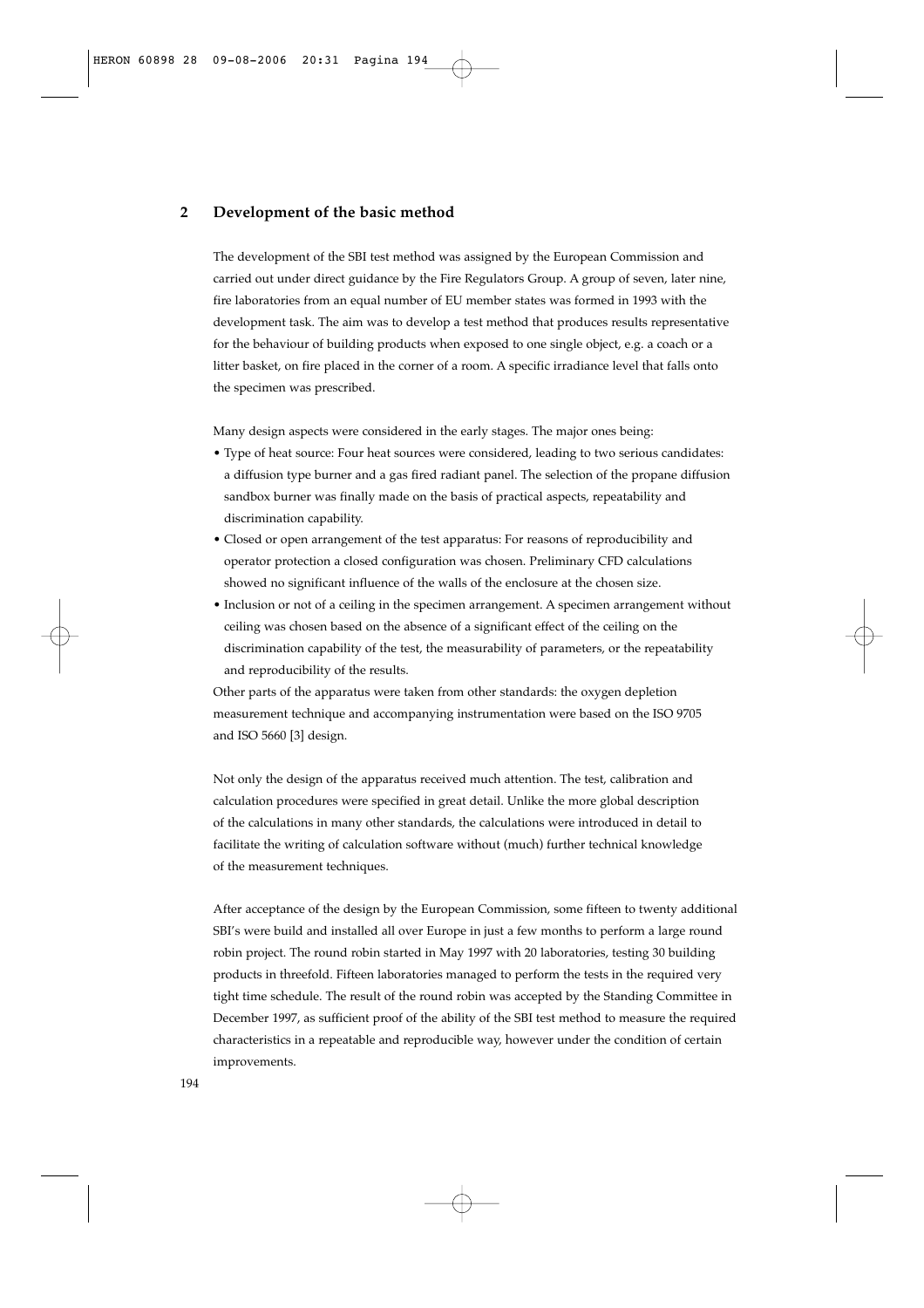A further one year of development work resulted in changes to the smoke measurement, to the velocity profile in the exhaust duct and to the calculation and calibration procedures:

- Smoke measurement system improvements concern prevention of soot deposit on the lenses; a reduction of vibration in the optical system; and simple positioning of calibration filters.
- The velocity profile in the exhaust duct at the pressure probe position was asymmetric W-shaped instead of fully developed. Three changes were introduced to the exhaust duct: a shift of the guide vanes further away from the probe position, the introduction of a small orifice immediately behind the guide vanes and the introduction of 0,5 meter additional duct length. The result was a nearly flat profile over the mid half of the duct radius.
- Calculation procedures: two improvements were introduced:
- Automatic synchronisation of gas analyses data: Since pressure, temperature, oxygen and carbon dioxide concentration, needed to calculate the heat release, have different dead times, a synchronization is needed. A fully automated procedure was introduced to exclude human interpretation.
- Introduction of validity checks for the burner switch response time; drift in gas concentrations and light attenuation; malfunctioning of thermocouples; and for the deviation in heat and smoke burner output. A failure to meet the criteria invalidates the test result.
- Calibration procedures: nearly all calibration procedures were extensively rewritten; some new ones were introduced.

After five and a half years of development under direct guidance of the European Commission, the draft method was handed over to CEN in spring 1999. There the method was fine-tuned and transferred into a draft CEN standard. No fundamental design changes were introduced. However, a large number of small adjustments improved the standard considerably. The SBI method was accepted in CEN as a European test method in the Autumn of 2001 and has been implemented in national regulations since then.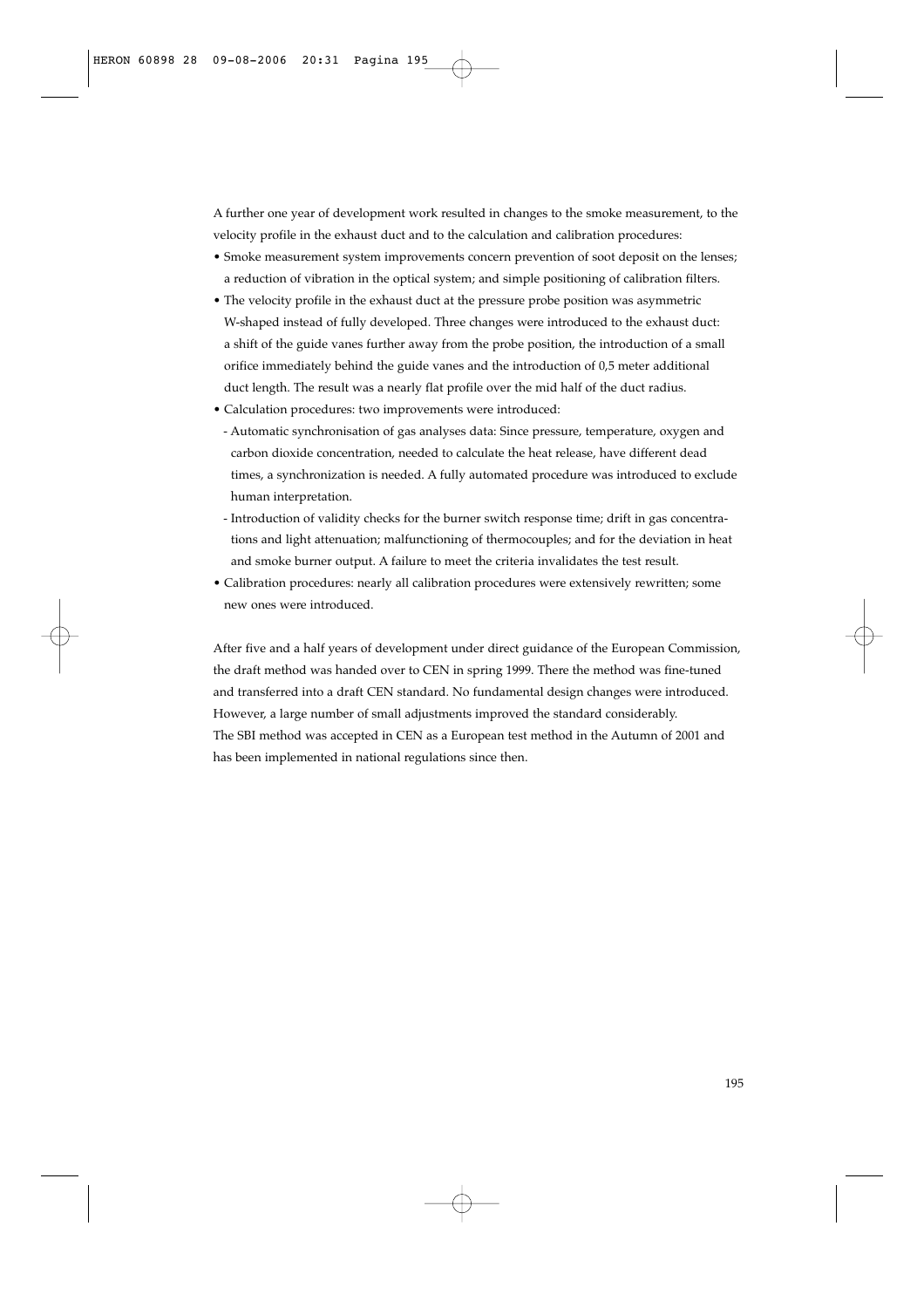## **3 The reaction to fire classification system**

The basis for the European reaction to fire classification, the EUROCLASSES, was put in place in 1993 by the Fire Regulators Group. The classification reflected the needs of the Regulators in the different member states to transpose current national performance levels into new European levels, and not implicitly the urge to design a technically well balanced set of classes. The classification of building products excluding floorings is assessed using four test methods. Three classifications apply: a main classification related to heat production (classes A1, A2, B, C, D, E or F, where A1 represents the highest level ("no contribution to fire") and F has no requirements or "no performance determined"), and additional classifications for smoke production (s1, s2 or s3, where s1 is the best, s3 has no requirements) and for flaming droplets and particles (d0, d1, d2, where d0 is the best, d2 has no requirements). The SBI test method is relevant for the main classes A2-D2 and all additional classes.

Based on current practice in the member states, the EC choose to take a series of fire characteristics into account in the SBI: an index representing the speed of growth in heat release rate (FIGRA), the total heat released over the first 10 minutes (THR<sub>600s</sub>), a simple lateral flame spread to the end of the specimen (LFSedge), an index representing the speed of growth in smoke production rate (SMOGRA), the total smoke produced over the first 10 minutes (TSP600s), and a parameter defining three levels of flaming droplets and particles (FDP).

Due to differences in national regulatory needs the characteristics were combined in the three separate classifications mentioned earlier: a main, heat release based, classification, valid for all member states, a smoke production classification and a classification of falling flaming droplets and particles for only a part of the member states.

The FIGRA and SMOGRA indices use threshold values for total heat release and smoke production below which they are set to zero by definition. This in order to eliminate some ambiguous results obtained with very small release rates in the first tens of seconds in the test. Different levels of thresholds were introduced for FIGRA in different classes, leading to FIGRA<sub>0,2MJ</sub> and FIGRA<sub>0,4MJ</sub>. A compilation of the SBI criteria<sup>3</sup> in the various classes is given in Table 14.

<sup>2</sup> The alternative special requirement option for external non-substantial components in class A1 is not noted.

<sup>3</sup> Some typical examples of product classification according to the criteria: paper faced gypsum plasterboard: A2, s1, d0; steel with thin plastic weather coating C, s2, d0; most wood based products (not fire retardant treated): D, s2, d0; most uncovered not fire retardant treated thermoplastics: D, s2, d2 or E, s3, d2

<sup>4</sup> The alternative special requirement option for external non-substantial components in class A1 is not noted.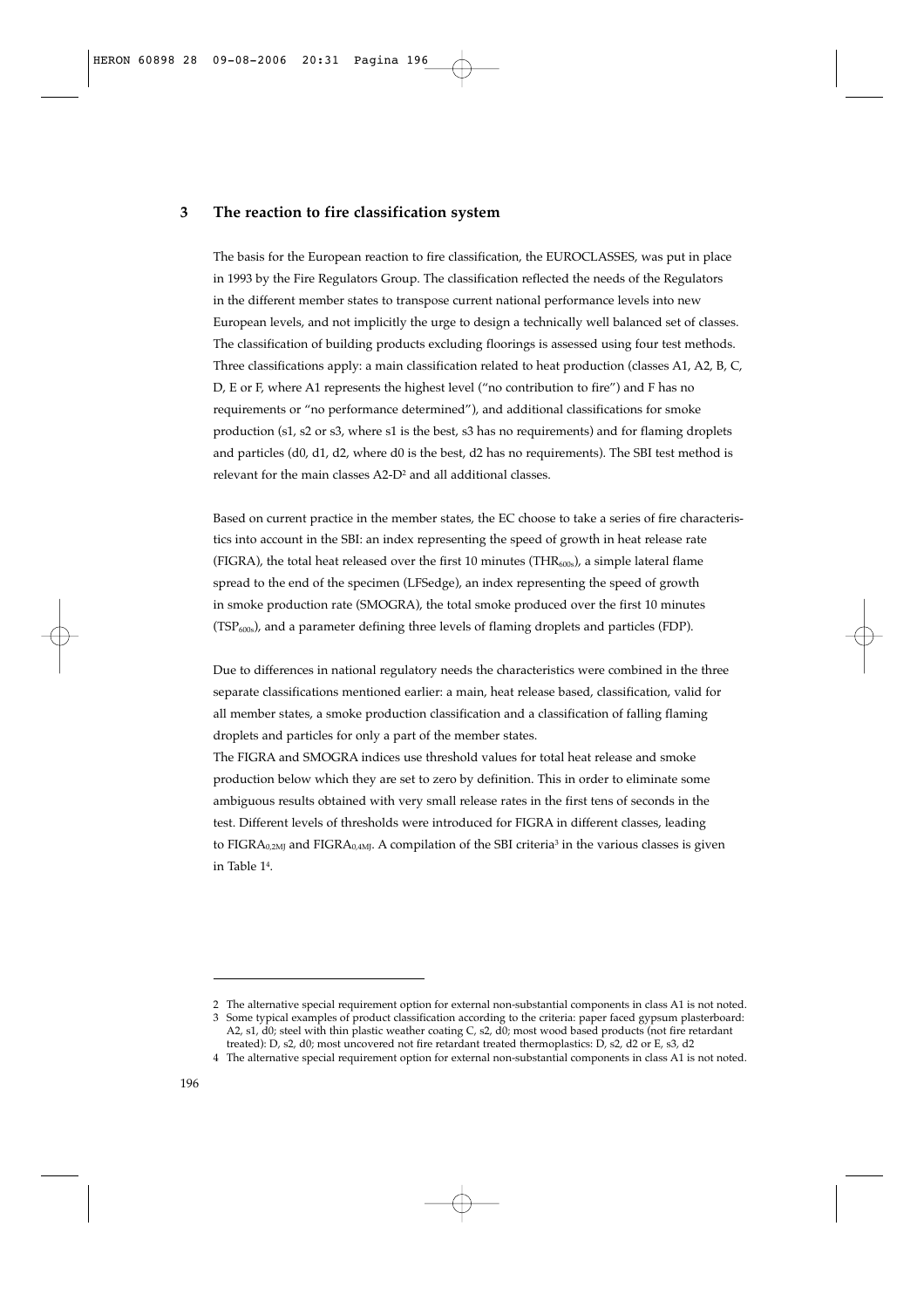## **4 Recent developments**

Since its introduction the SBI test has been used extensively in a large number of European fire laboratories and considerable experience has been acquired. The European building sector is now working with the SBI test method to provide their products with a reaction to fire classification, and the particularities of the method have become increasingly apparent ever since.

| Main classification |                                                                                  | <b>Smoke classification</b> |                                                                                       | Flaming droplets/particles<br>classification |                                                  |
|---------------------|----------------------------------------------------------------------------------|-----------------------------|---------------------------------------------------------------------------------------|----------------------------------------------|--------------------------------------------------|
| A <sub>2</sub>      | $FIGRA_{0.2MI} \leq 120 W/s$<br>$LFS <$ specimen edge                            | s1                          | $SMOGRA \leq 30 \frac{m^2}{s^2}$<br>$TSP600s \leq 50$ m <sup>2</sup>                  | d0                                           | No flaming droplets/part.                        |
| and<br>B            | $THR_{600s} \leq 7.5$ MJ                                                         |                             |                                                                                       |                                              |                                                  |
| $\mathsf{C}$        | $FIGRA_{0,4MJ} \leq 250 W/s$<br>$LFS <$ specimen edge<br>$THR_{600s} \leq 15$ MJ | s2                          | SMOGRA $\leq 180$ m <sup>2</sup> /s <sup>2</sup><br>$TSP_{600s} \leq 200 \text{ m}^2$ | d1                                           | No flaming droplets/part.<br>persisting $> 10$ s |
| D                   | $FIGRA \leq 750 W/s$                                                             | s3                          |                                                                                       | d2                                           |                                                  |

|  | Table 1. SBI classification criteria |  |
|--|--------------------------------------|--|
|  |                                      |  |

Several organisations have started to further develop the method. EGOLF, the European Group of Organisations for Fire testing, Inspection and Certification<sup>5</sup>, has listed ambiguous and insufficiently defined (parts of) procedures and proposed common solutions and interpretations for them to harmonise the way of working with the method between its members. These proposals, "recommendations" in EGOLF, are not changes to but only additions to the current standard, since EGOLF is not authorized to change the standard. The Fire Sector Group of Notified Bodies (FSG)<sup>6</sup> works along the same lines to support the work of the notified laboratories. Both EGOLF and the FSG send requests for changes in EN 13823 to CEN TC1277 that has started the formal review of the method. An extensive list of work items has been drafted by TC127. Most purely technical issues already have been solved, but the remaining items might lead to a more or less fundamental change of the method leading to substantially different classifications of products. TC127 still has not decided on the advisability of such a change since guidance by the Commission is still awaited for.

<sup>5</sup> EGOLF members are independent, official, nationally recognised, organisations that test, inspect or certify materials, components and products in support of legislation in Europe; current membership comprises 50 laboratories, of which 47 from EC and EFTA countries.

<sup>6</sup> The European Commission supports a structure for the CPD Group of Notified Bodies (third party conformity assessment bodies under the CPD). Fire issues are dealt with in the "horizontal" Fire Sector Group as a general topic relevant for (nearly) all product family related Sector Groups.

<sup>7</sup> CEN TC127 is the responsible CEN TC for the development of fire standards under the CPD.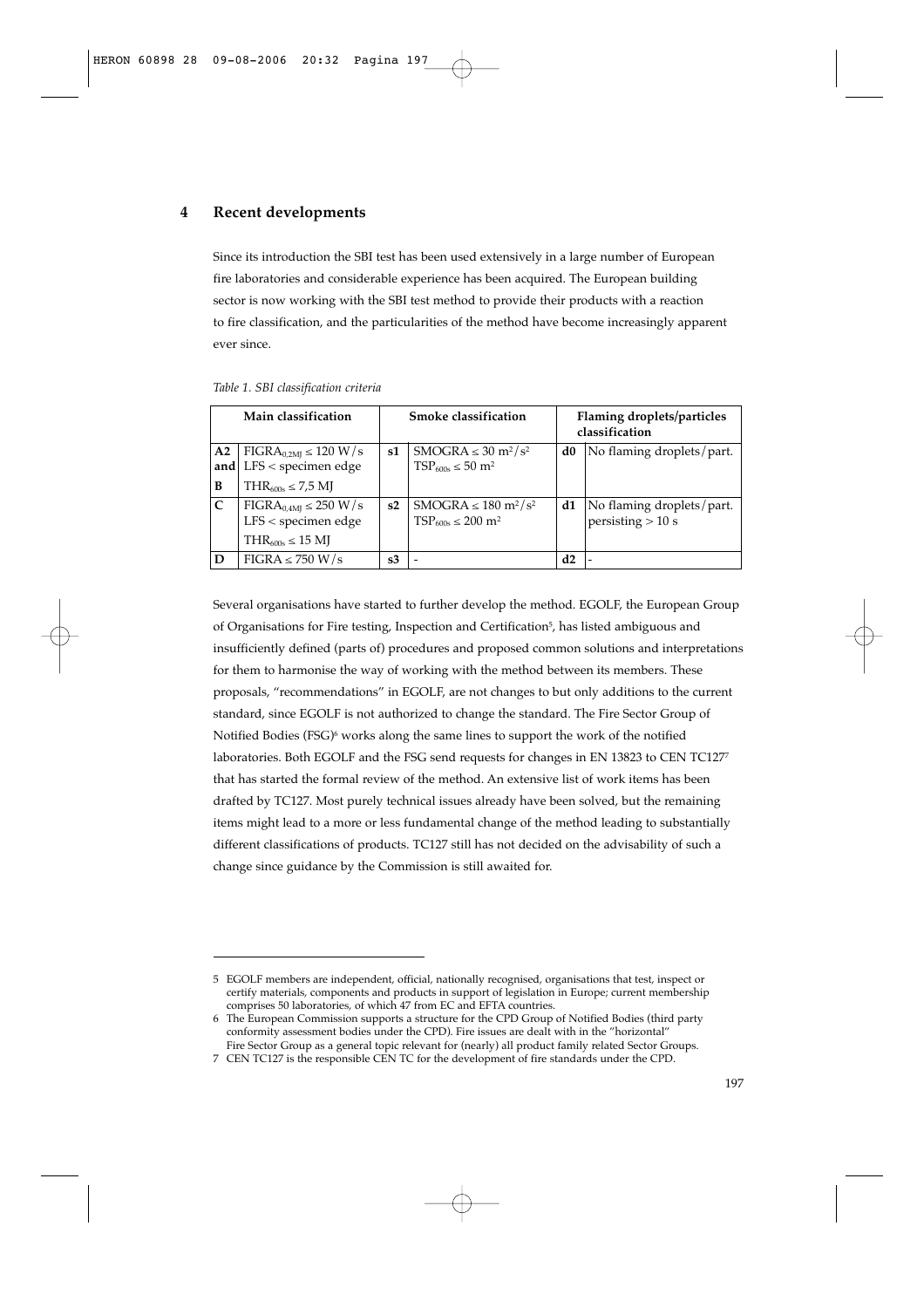As major weakness of the method (e.g. in terms of repeatability and reproducibility) is the importance of the mounting and fixing of specimens could be mentioned. However, this is a direct consequence of the CPD principle to test products in their end use application and to test specimen of considerable size where mechanical deformation behaviour plays an important role.

Real weaknesses are recognized in issues like:

- Fallen debris blocking the burner and/or closing the gas supply by blocking the visibility of the flames by the flame detector. The use of a grid to protect the burner only solves part of the problem; it will give no improvement for fluid debris.
- The oxygen analyser is used at the border of its specifications. Regular calibrations, day-to-day checks, good pre-measurement filtering and conditioning of the combustion gases and good maintenance do not solve all the problems here.
- There is no good check of the thermal attack on the specimens. This could be introduced by means of a heat flux measurement or a reference test on a reference material of well known behaviour. The solutions available at present are not reliable enough to override the propane gas supply requirement.

The remaining uncertainties about the accuracy and robustness of the method have lead to the joint initiative of EGOLF and CEPMC (Council of European Producers of Materials for Construction) to organise a second round robin with financial support by the Commission. The round robin was formally set up "to verify the efficiency of the various modifications previously made to the test method and the test procedure after the first round robin in 1997 and to investigate any further remaining deficiencies". The results were reported only recently [23] and can be summarized as follows:

- The repeatability and reproducibility of the continuous classification parameters ( $FIGRA_{0.2ML}$  $FIGRA<sub>0.4ML</sub> *THR<sub>600s</sub> SMOGRA* and  $TSP<sub>600s</sub>$ *),* represented by the quotient of the standard$ deviation estimates ( $\sigma_r$  and  $\sigma_R$ ) and the mean value of the parameters ( $\mu$ ), are between 11% and 20% for  $\sigma r/\mu$  and between 21% and 34% for  $\sigma_R/\mu$ ), when very low<sup>8</sup> mean values are excluded. General proof of improvement of the accuracy of the method in comparison to the first round robin could not be found. Only the reproducibility of the smoke measurements shows some improvements.
- All laboratories show sufficient proof to measure heat release related data in an acceptable way; 90% of them does this acceptably for smoke production related data as well. It takes many laboratories however much longer than expected to comply with the calibrations. This creates concern about the abilities and level of training of the laboratories/operators.

<sup>8</sup> Very low defined as a value 50 % or less of the lowest classification borderline for the Euroclasses A2 – E (i.e.: FIGRA<sub>0,2MJ</sub> ≤ 60 W/s, THR<sub>600s</sub> ≤ 3,75 MJ, SMOGRA ≤ 15 m<sup>2</sup>/s<sup>2</sup> and TSP<sub>600s</sub> ≤ 25 m<sup>2</sup>).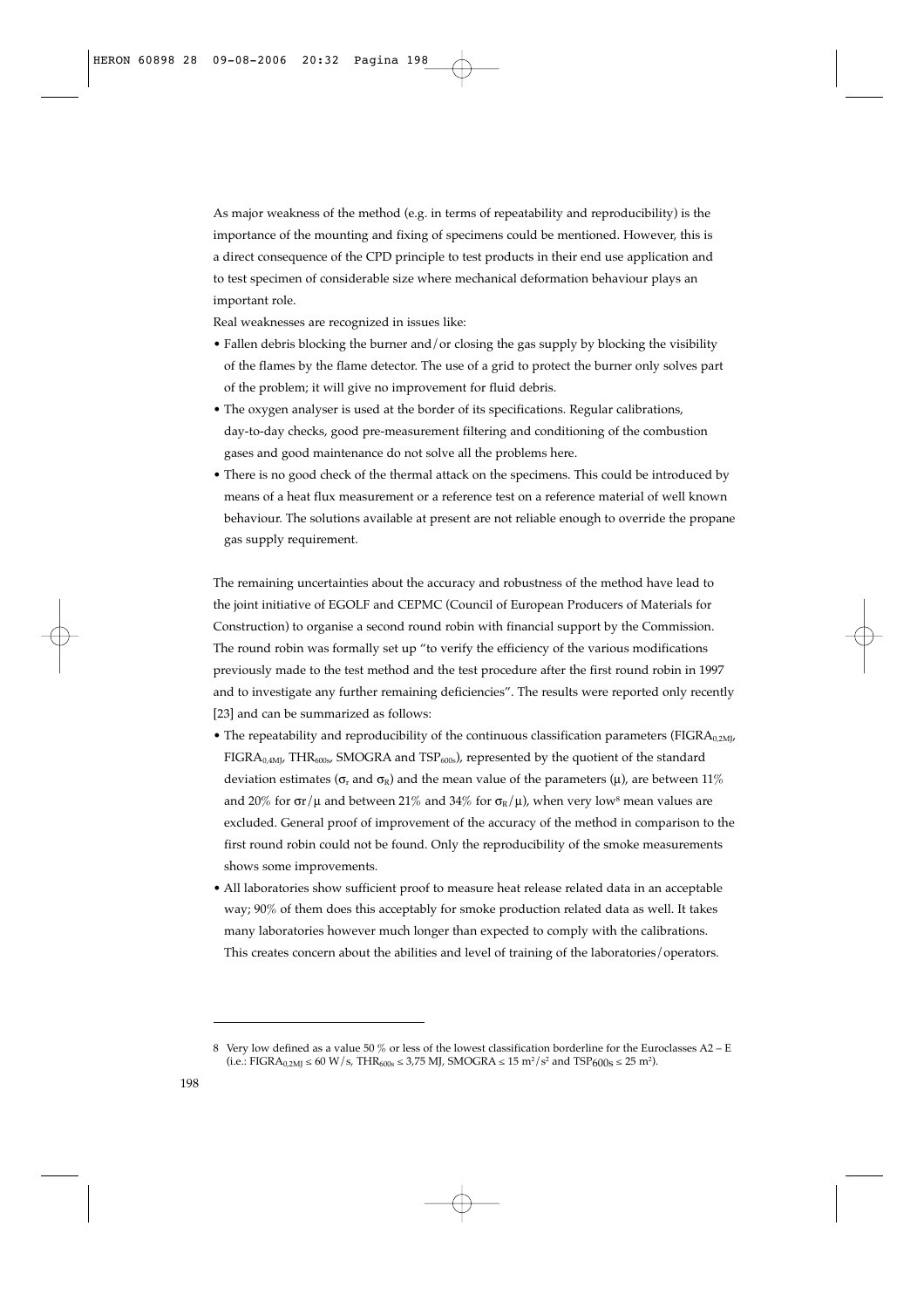- Overall the current specified calibration procedure is acceptable and is able to evaluate a laboratories capability to measure heat release rate and smoke production rate in an accurate way. The procedure also helps to highlight problems and to locate them. The round robin shows that there is room for improvement of the calibrations and it is recommended to revise the calibration procedures. Furthermore it is recommended to further develop the calibration of the optical system and to make it normative.
- The results of the visual observations indicate that the set of products used may be a poor discriminator to check the ability of the method to assess the visual observation related parameters. The results however already indicate that large differences in interpretation of visual observations exist.

The round robin clearly shows the benefit of having good calibration procedures, but only if they are applied and laboratory personnel knows how to act when criteria are not satisfied.

The eagerness of industry and fire laboratories to obtain information about the quality of the test results is not the only drive for further attention to the method. Accreditation bodies are increasing the pressure on fire laboratories to include an estimate of measurement uncertainty, other than obtained out of a round robin, in the test report.

According to EN ISO 17025:1999 [8], which sets out the general requirements for the competence of testing and calibration laboratories, and ISO 10012-1 [11], which sets out the requirements for assuring the quality of measuring equipment, uncertainties are to be reported in both testing and calibration reports.

In response to these international standards EGOLF has published a regulation document EGOLF/R4 [4] in 2001. The document provides guidelines by which EGOLF members should interpret and implement the European Standard EN ISO 17025 and the criteria by which they should be subject to accreditation and surveillance against that standard by accreditation authorities.

Different to EN 45001:1989 [9] which prevails EN ISO 17025, the latter makes the estimation and measurement of uncertainty of test results mandatory. Till the release of this new standard, EGOLF had been arguing that reporting uncertainty on fire test results is practically speaking not possible. This belief is still reflected in document EGOLF/R4, but more recent initiatives in EGOLF try to develop means to evaluate uncertainty of measurement for each individual method or family of methods.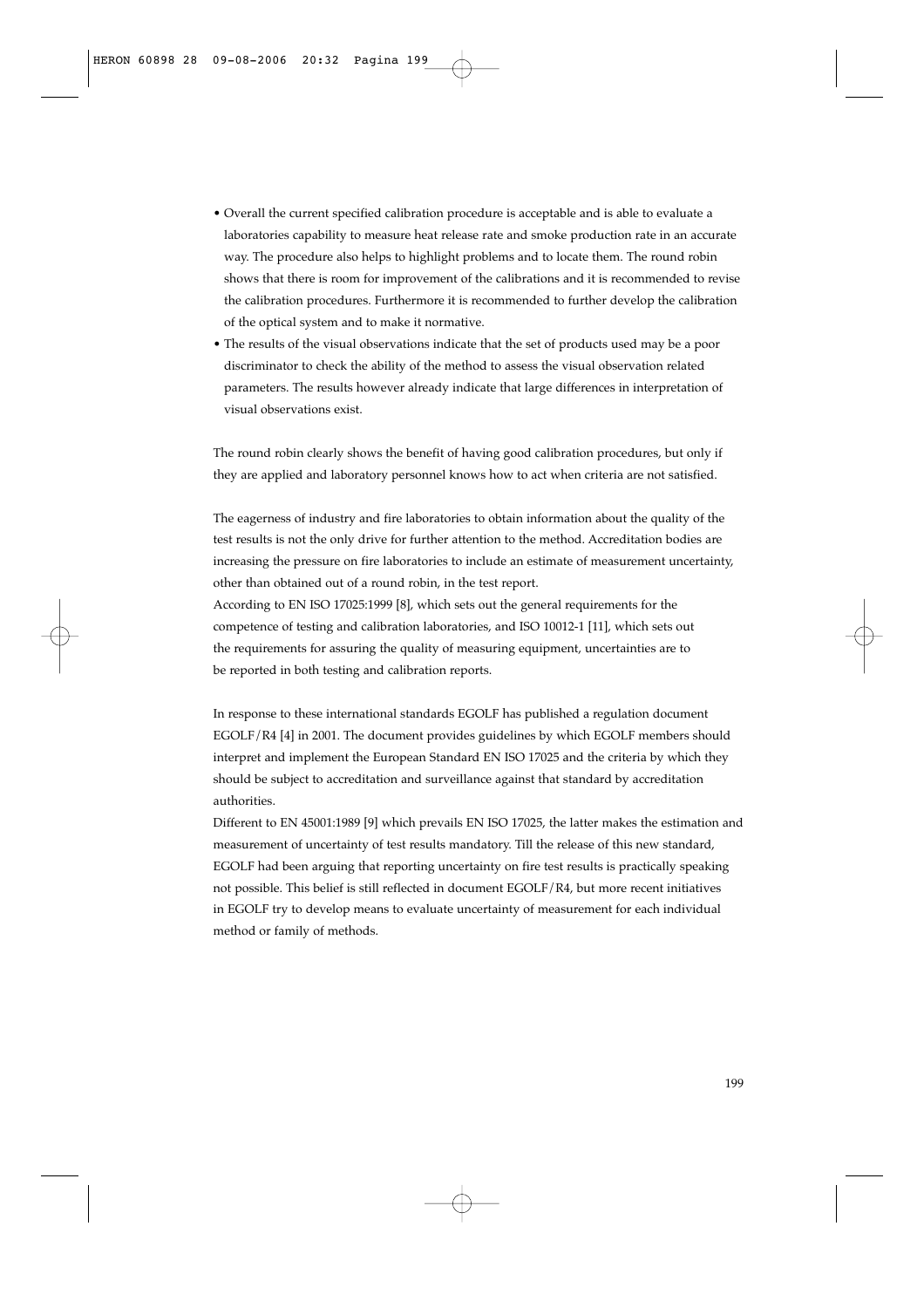In the mean time EGOLF uses the results of round robin exercises as a basis for prove of competence of its member laboratories. This however has some disadvantages:

- It does not differentiate between the uncertainties related to the apparatus, the operator, the product under test, etc.;
- It is costly and time consuming to organise them;
- The results are based on some 'representative' products; in practice however the spread in results may be different.

The round robins result in an estimation of the 'overall' relative repeatability and reproducibility standard deviation making use of the International Standard on Accuracy of Measurement Methods and Results, ISO 5725 [12].

On the other hand, fairly recently, some individual organisations have tried to quantify uncertainty associated with the calculation of heat release rate and smoke production rate [13][20][21][22] on a theoretical basis. However, out of a review of all major round robins, Janssens [14] found that the results suggest that the uncertainty is much greater than the theoretically found values, in particular for intermediate and large-scale tests.

So one of the biggest challenges for the fire community in the coming years, is to work out, for the different test methods, means to evaluate uncertainty of measurement. Due to the actual European harmonisation of fire testing (EN 13501-1 [2]) this is becoming even more important.

# **5 Determination of uncertainty**

The general principles for evaluating and reporting uncertainties are given in the ISO Guide to the Expression of Uncertainty in Measurement (GUM [10]), but need to be adapted to the specific case of fire testing. Today, on the international scene, two entities are active on the subject. The first one is the Swedish national fire institute, SP, and the other one is a working group around the person of Tony Enright. However, in view of the pressure exercised by accreditation authorities, there is an increasing interest of testing laboratories worldwide in the subject.

Despite the initiatives taken, there is still an important way to go before reporting uncertainty along the lines of the GUM document.

The weak points in the work done so far are that:

• Not all relevant phenomena are taken into account, often because people are not aware of them or because they believe they can be neglected. Examples of these are the Reynolds dependence of the velocity pressure probe in the SBI, used to obtain the mass flow of the exhaust gases, and the angular dependence of that same probe.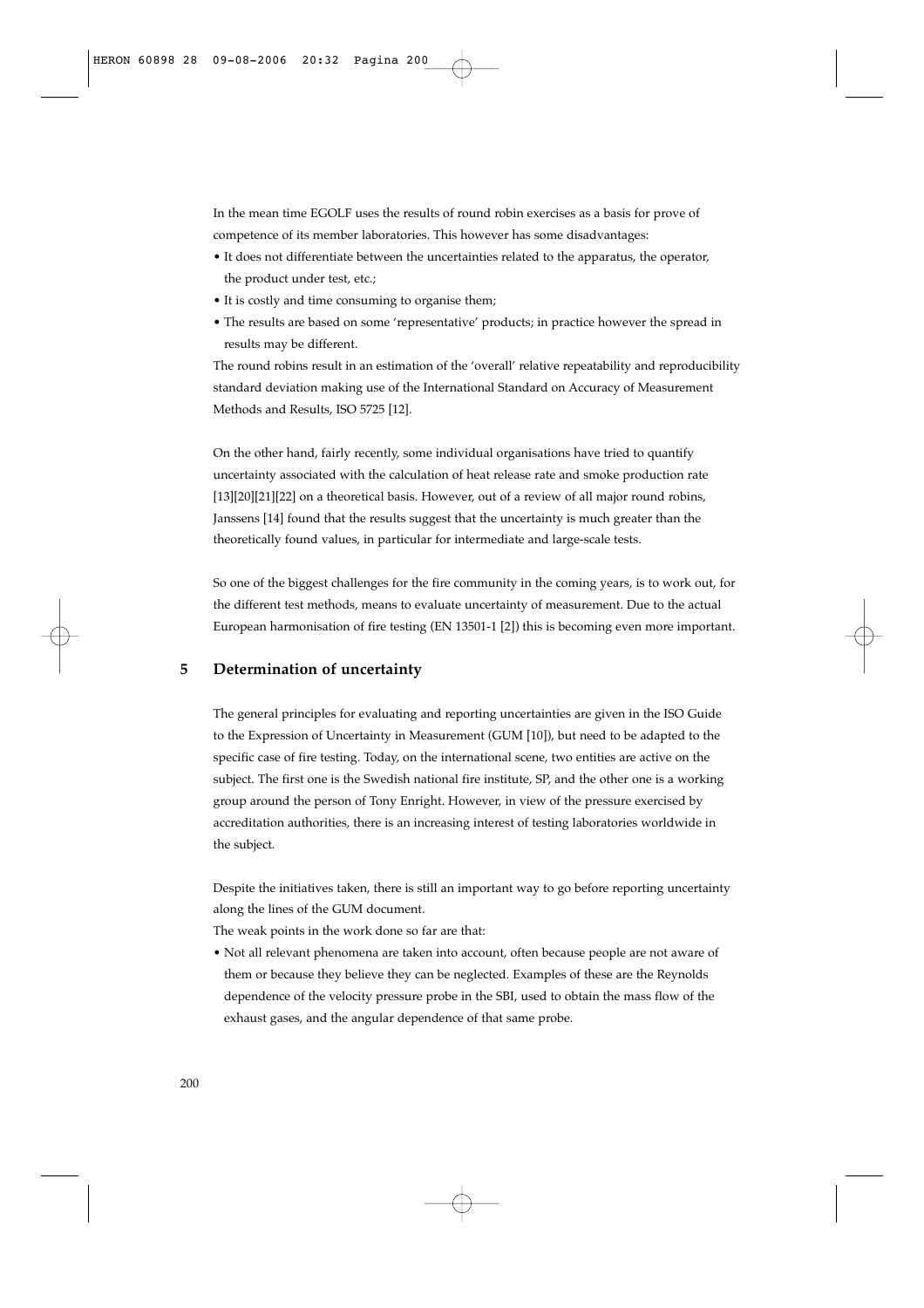- The 'guesses' made on uncertainties on the different components since the required statistical information is not readily available. Example of this is that the uncertainty on a gas concentration measurement is taken as the sum of noise and drift of that gas analyser over half an hour period.
- Dynamic effects of the apparatus have not been taking into account. Due to time constants superseding the data sampling rate, an additional source of error is introduced. This error can not be neglected especially not when considering momentary values like peaks and dips. This is the case in the SBI where the main classification criterion, FIGRA, is defined as the maximum of the quotient of Heat Release Rate by time elapsed to reach that level. To partially eliminate this effect the SBI standard prescribes that the heat release rate first should be smoothened by means of a running average over half a minutes period.
- Covariance's between the different measurands have been neglected. This is not justifiable as can easily be understood from the following example. Suppose a pure substance like for example propane is burnt,

 $C_3H_8 + 5O_2 \rightarrow 3CO_2 + 4H_2O$ 

we know that for every mole of oxygen consumed,  $3/5$  moles of carbon dioxide will be formed. So there is a perfect negative correlation between the two  $(r = -1)$ .

• Furthermore, when there is oxygen consumption, there is heat release and temperature of the exhaust gases will rise with a resulting negative correlation. This negative correlation is also true for the differential pressure measured over the velocity pressure probe, which will increase due to an increased velocity in the exhaust duct when running the equipment at constant mass flow rate.

There is still a wide, unexplored field of research that needs to be filled up in the coming years. The following paragraph highlights some major research topics of interest in the field.

# **6 Research topics for the near future**

Several categories for further improvement of the method still remain. The most important ones are good representation of product performance in practice, good control of the test conditions and determination and limitation of measurement errors. Items from all three categories have been discussed from the beginning of the development of the method, but with an emphasis on the first two. As discussed earlier, research topics in that area have been listed already by CEN, FSG and EGOLF. The third one, "how big are the errors and what can we do about it", has become more important due to the recent uncertainty discussions. Major research topics in that area are highlighted here. Gaining insight in the technique and getting to know its pitfalls, together with a streamlining of the initiatives would greatly improve the accuracy of the method and would allow to obtain a reliable estimation of the uncertainty interval.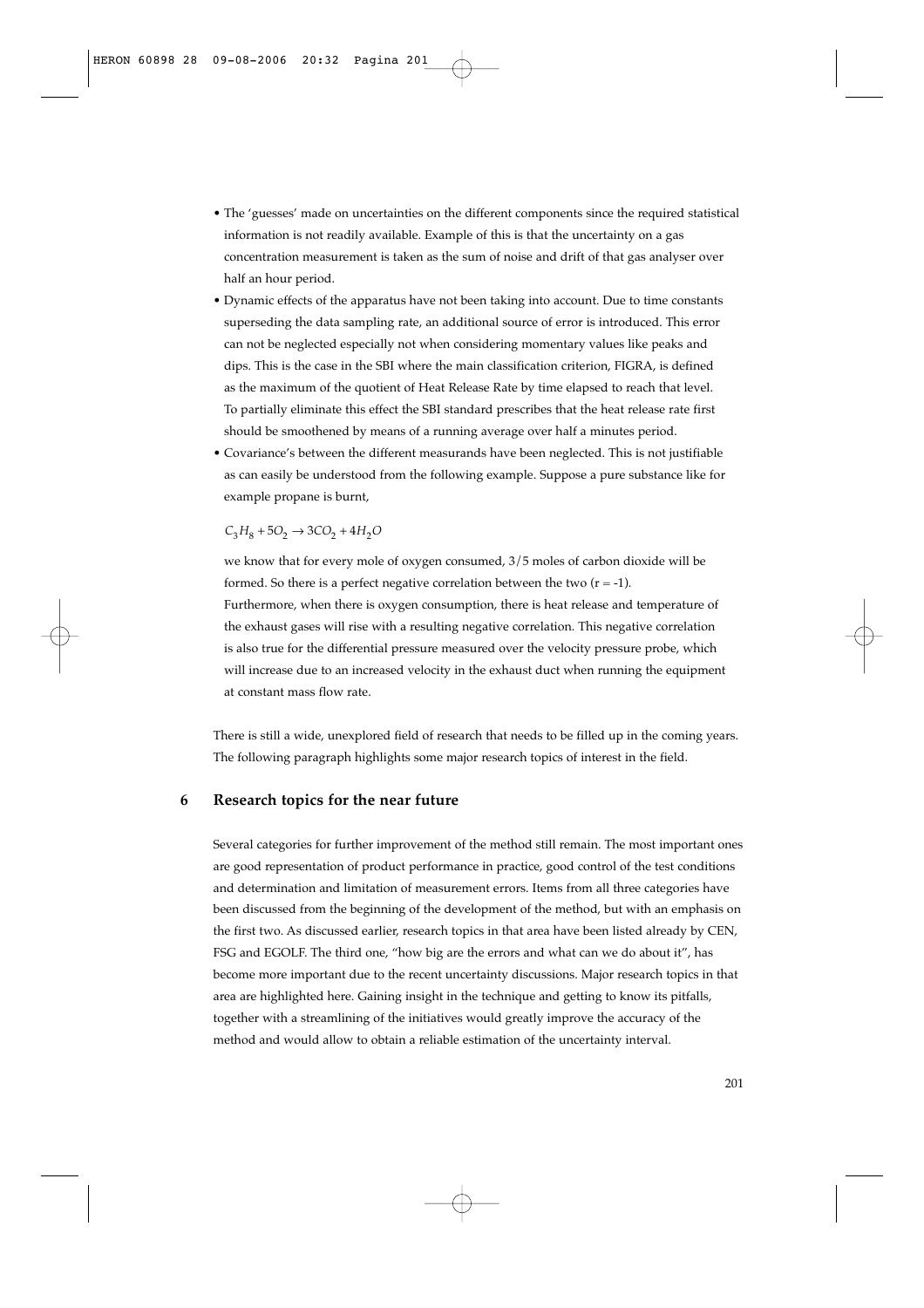#### *6.1 Gas analysis*

The oxygen concentration is, by far, the most important component to be measured when measuring heat release rate. Evenly important as the concentration measurement itself is the gas sampling and preparation. This includes the sampling, filtering, transport over several meters distance and dehydration. The dehydration is performed in two steps by means of a cooler unit and a desiccant. Since the desiccant is so critical for an accurate measurement of both the oxygen and carbon dioxide concentration, further research is necessary. Indeed, when the partial vapour pressure increases, the measured oxygen concentration lowers resulting in an apparent oxygen consumption and resulting heat release rate. Also some products like Silica gel tend to absorb carbon dioxide initially, while releasing it back further on in the test. This results in a sloppy response curve and can be overcome by using products like Anhydrous Calciumsulphate. Also the problem of saturation – the product must be replaced before the colour indicator warns to do so –, under what circumstances can the product be regenerated and chemical interaction with the combustion gases needs further attention.

The uncertainty related to the oxygen concentration itself includes the calibration method, the calibration gas, ambient conditions like barometric pressure and room temperature, damping, vibrations, etc. The challenge here is to measure variations in concentration of the order of 50 particles per million (ppm) in the range from 17 to 21 Vol.%. These variations are in the same order as the allowed noise level. Although damping of the signal allows to eliminate a great part of the noise, it results in higher response times.

Determination of the uncertainty on the measurement requires much more than for example taking the sum of noise and drift as proposed by Enright [13].

#### *6.2 Mass flow rate*

Only limited effort has been invested in the accurate determination of the mass flow rate and/or in the improvement of the extraction system (duct diameter, guide vanes, ...). Only a limited number of people within the fire testing community seems to be aware of the impact of the mass flow on the accuracy of the overall heat release rate and smoke release rate measurement. Prove of this are the pre-standards prEN 50399-1 [6], for the assessment of the reaction to fire performance of cables, and prEN 45545-2[7], for the assessment of the reaction to fire performance of materials for railway vehicles. Especially in the second standard, where one wants to measure heat release rates as low as 7 kW and variations of heat release rate smaller than 1 kW making use of hardware designed to cope with fires releasing up to 1 MW (Duct  $f = 400$  mm; extraction rate 1.5 m<sup>3</sup>/s at 298 K). The oxygen depletion at the 7 kW level under the given circumstances is only 250 ppm, which almost disappears in the measurement noise.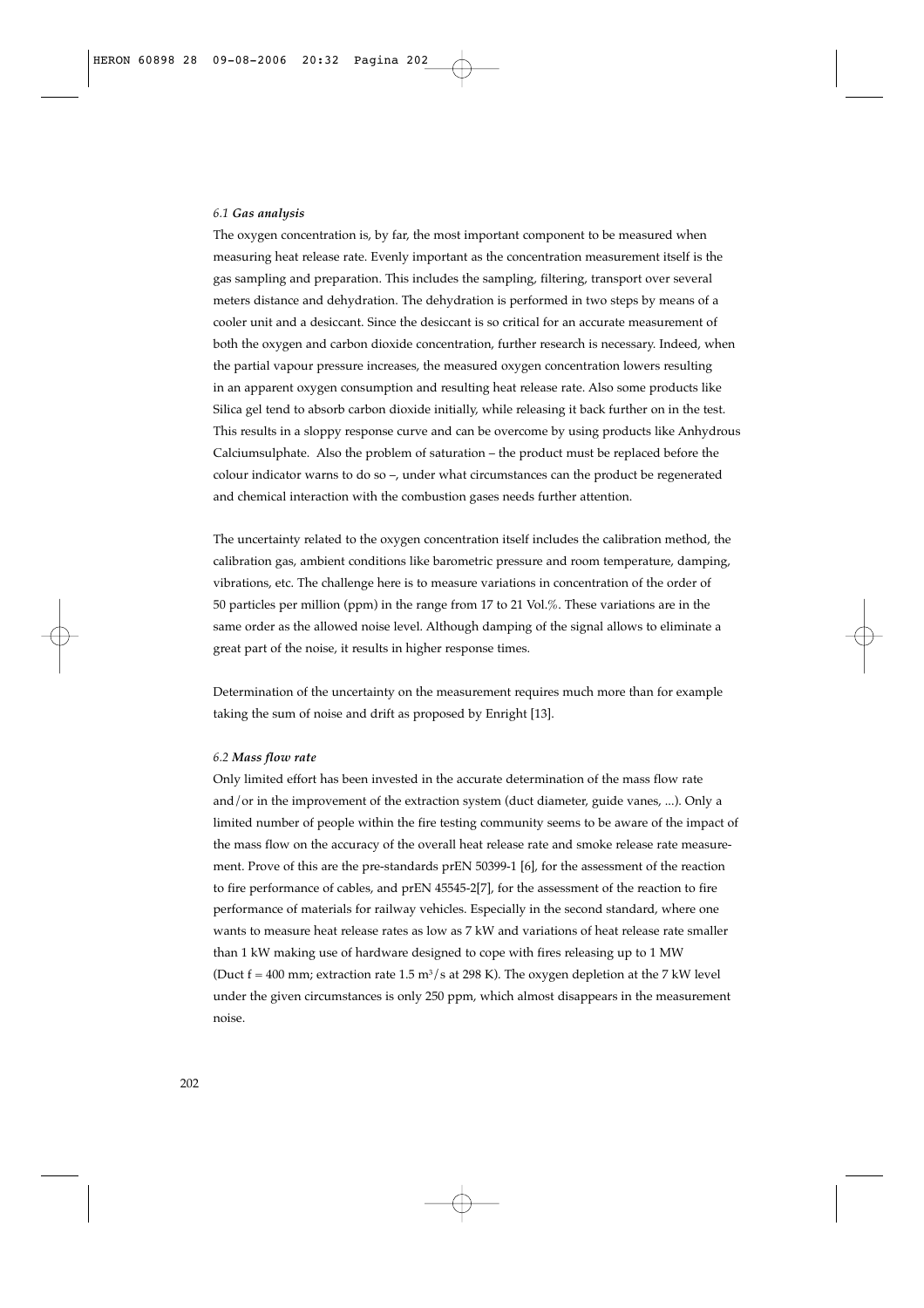In general, there is a high degree of 'copy-pasting' from other standards, i.e. ISO 9705, into new developed standards without re-evaluating the method in these new circumstances. ISO 9705 is a full-scale test method intended to evaluate the contribution to fire growth provided by a surface product applied in a room. It goes for itself that appropriate downscaling for small and intermediate scale test methods is necessary.

Besides the improper downscaling, some physical phenomena or the way measurements are taken may increase the overall uncertainty.

## *6.2.1 Velocity profile – The effect of heating and cooling*

The technique for measuring mass flow rate *in* currently used in intermediate to large scale calorimeter tests consists of measuring the velocity on the axis of the duct  $v_{axis}$  and to multiply this with a correction factor  $k_t$  to obtain the mean velocity. This mean velocity is then multiplied with the mean density  $\rho$  and the surface area A to obtain the mass flow rate.

$$
\dot{m}(t) = \bar{\rho} k_t v_{axis}(t) A
$$

 $k_t$  is the velocity profile correction factor and is defined as

$$
\int_{k_t}(t) = \frac{A}{v_{axis}(t)A}
$$

Since the distribution of the velocity is not known,  $k_t$  is approximated and taken as a constant over time. If we knew the velocity distribution, the mass flow rate could be approximated by

$$
\dot{m}(t) = \overline{\rho} \int_{A} v(t) dA
$$

which is only correct when the density is uniform over the measuring section. Ideally we would want to measure

$$
\dot{m}(t) = \int_A \rho(t) v(t) dA
$$

So far, uncertainty studies have disregarded the error made assuming the density is constant. Only recently, a study has been made that tries to quantify the uncertainty related to the ever changing velocity and density profile over the duct section induced by the ever changing combustion gas temperatures and the thermal inertia of the system [19].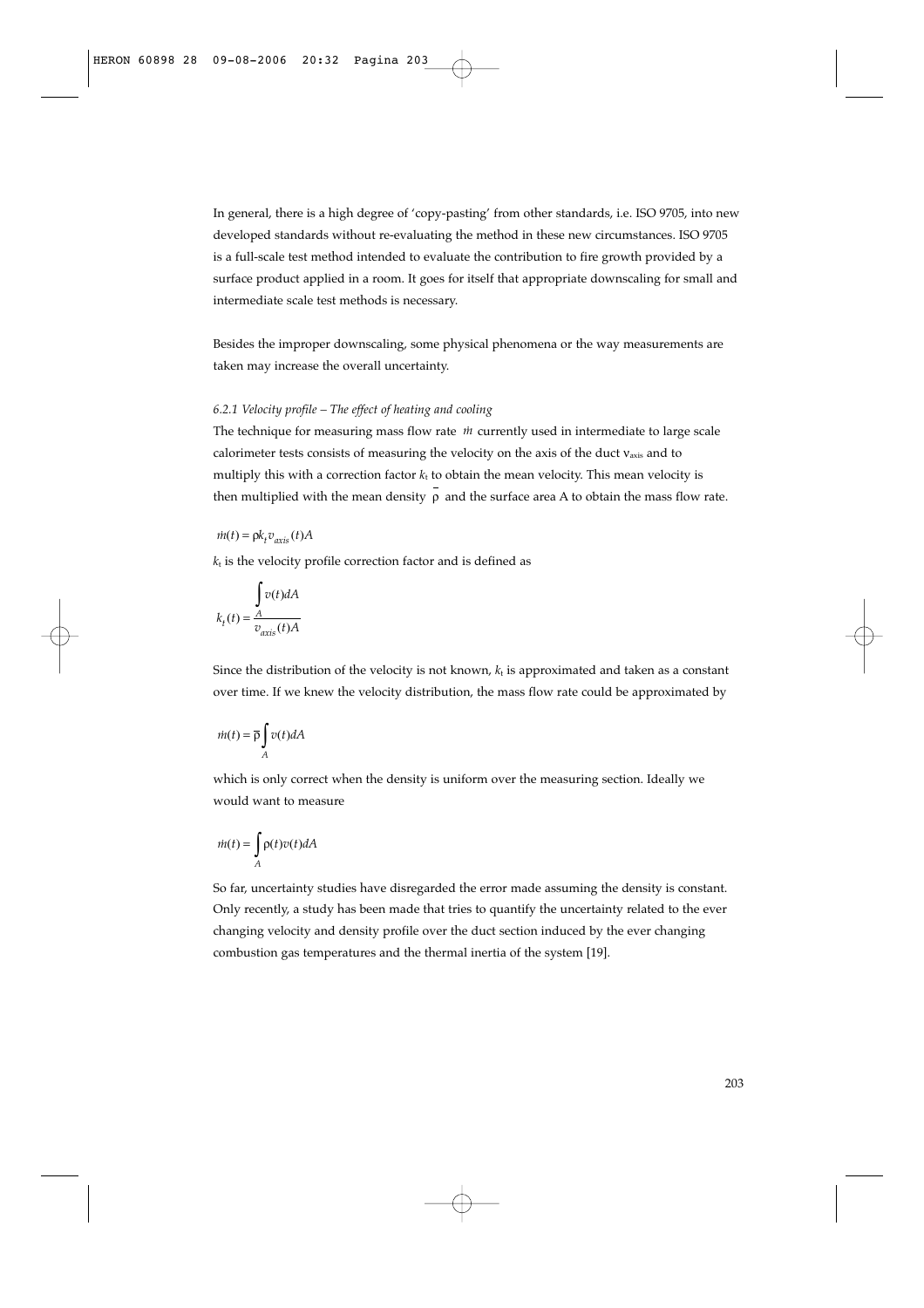The same group of researchers has also discovered that the velocity profile correction factor varies with, what they call, the *'effective' Reynolds number,* which is based on the turbulent viscosity, rather than with the 'instantaneous' Reynolds number [16]. They define the effective Reynolds number as:

$$
\text{Re}_{\text{eff}} = \frac{\rho U_b D}{\mu_{\text{eff}}}
$$

with  $\rho$  the density, *D* the inner duct diameter, *U<sub>b</sub>* the bulk velocity and  $\mu_{eff} = \mu + \mu_t$  the sum of the molecular and the turbulent viscosity.

### *6.2.2 The velocity measurement*

The velocity measurement is made by means of a so called bi-directional pressure probe which is based on the pitot-static principle. The bi-directional probe [15] was originally designed for measuring the low velocity of (buoyancy-driven) fire induced flows associated with small to medium size fires. It has been 'copy-pasted' into various international standards and is considered to be the state of the art for measuring mass flows in combustion gases.

Although the probe is suited to work both in sooty environments and at elevated temperatures, its main disadvantage however is that it overestimates the measured velocity by approximately 1% per degree pitch or yaw angle initially [17]. This can be caused by improper alignment of the probe with the flow or by a radial velocity component in the exhaust flow.

The probe used in the SBI standard, which is a slightly modified design, is less angle sensitive but is, in contradiction with the standard bi-directional probe, Reynolds dependant. Due to the ever changing temperatures of the combustion gases and the varying velocity of said gases, the Reynolds number related to the probe outside diameter will vary, in most fire tests, in the range from  $3.10<sup>3</sup>$  to  $3.10<sup>4</sup>$  approximately. Further details can be found in [17].

So far, these effects have been disregarded resulting in a too low estimate of the uncertainty interval.

As a result of these findings, further research has been undertaken which has resulted in a new velocity pressure probe design that combines a low angular sensitivity and a Reynolds independency over a wide range [18].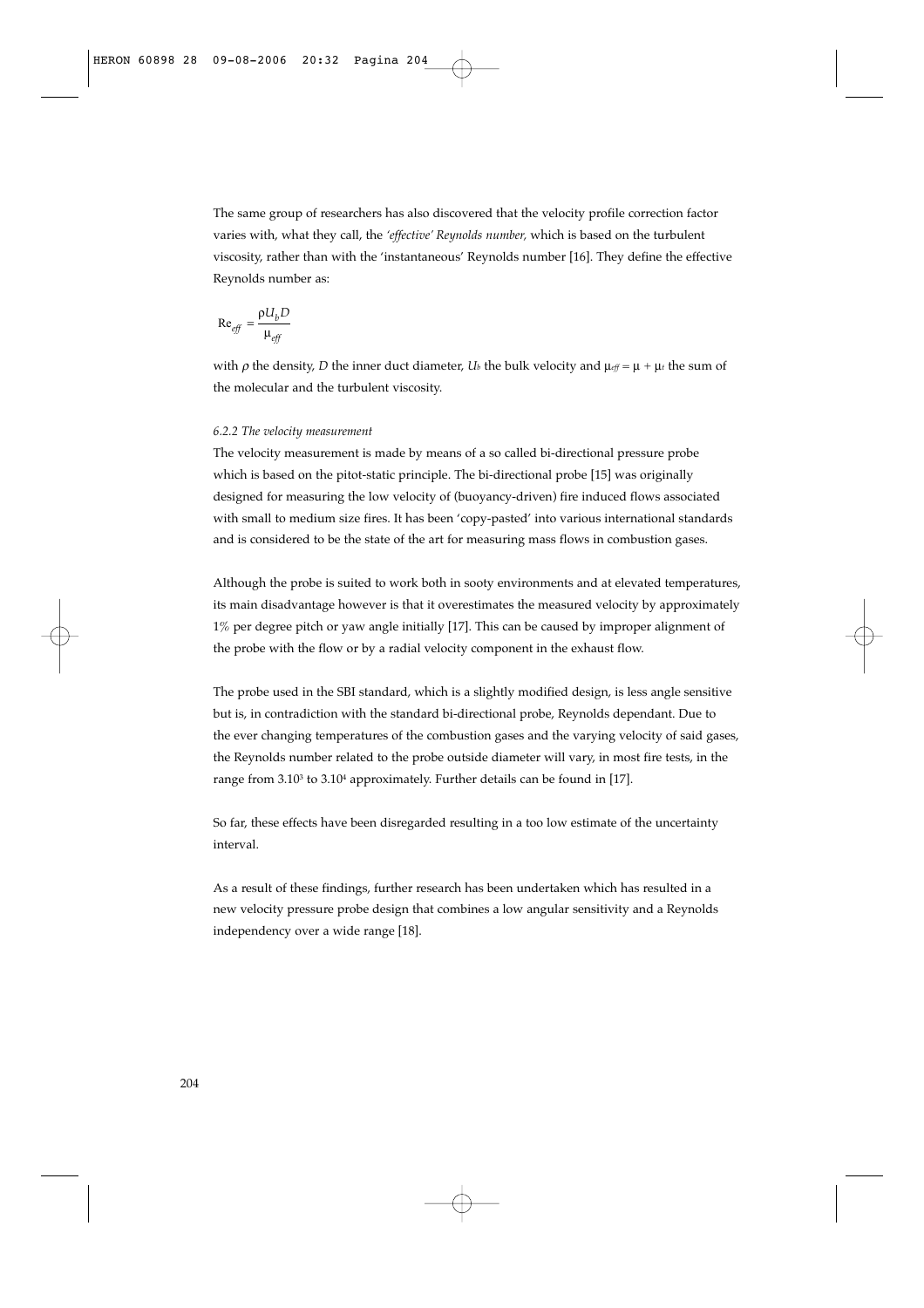#### *6.3 Transient error*

An additional source of error is introduced by the response times of the measuring devices. The gas analysis system – from sampling to analysis – has a time constant  $\tau$  in the order of 10 seconds. This introduces a non negligible transient error which, in the case of oxygen, equals

$$
\delta = \tau \frac{dXO_2}{dt} .
$$

Inverse techniques may help to restore the 'real' variation of oxygen concentration over time. This however needs further investigation and, if used, a general agreed consensus on how to do it.

In a nutshell the procedure is as follows. The gas analysis system works as a (first order) low pass filter with transfer function  $H(s)$ . Taking the inverse in the Laplace domain  $H(s)^{-1}$ , allows us to restore the original signal if not that the high frequency disturbances like noise were to disturb the process. Indeed, the inverse system  $H(s)^{-1}$  works as an amplifier for the high frequencies.

So inverse techniques should only be used with great care and will require appropriate filters to remove the high frequency noise from the measured signal. This will require a complete redesign of the data acquisition as we know it now, i.e. one sample taken every three seconds.

# **7 Conclusions**

The SBI test method has had a turbulent history of development and strong, both political and economical, interests have governed the debates. The standard has been published early 2002 and people are getting used to the particularities of the test method. Over the years, the test method has also gained confidence both in test institutes and in industry.

It is our believe that it is now time to have a major revision of the test method and its calibration procedures based on both new theoretical insights and on experience gained during the second SBI round robin exercise.

The revision should not lead to a new test method, though to a higher measurement accuracy and an increased confidence. It should also lead to a guidance document that allows laboratories to include reliable uncertainty estimates in their test reports.

A multiplier effect can/will be that, in a first stage, all heat release rate related fire test standards will be revised to obtain higher measurement accuracy and to include guidance on the estimation of uncertainty. In a second stage, all other fire test standards would be revised to include guidance on uncertainty estimation.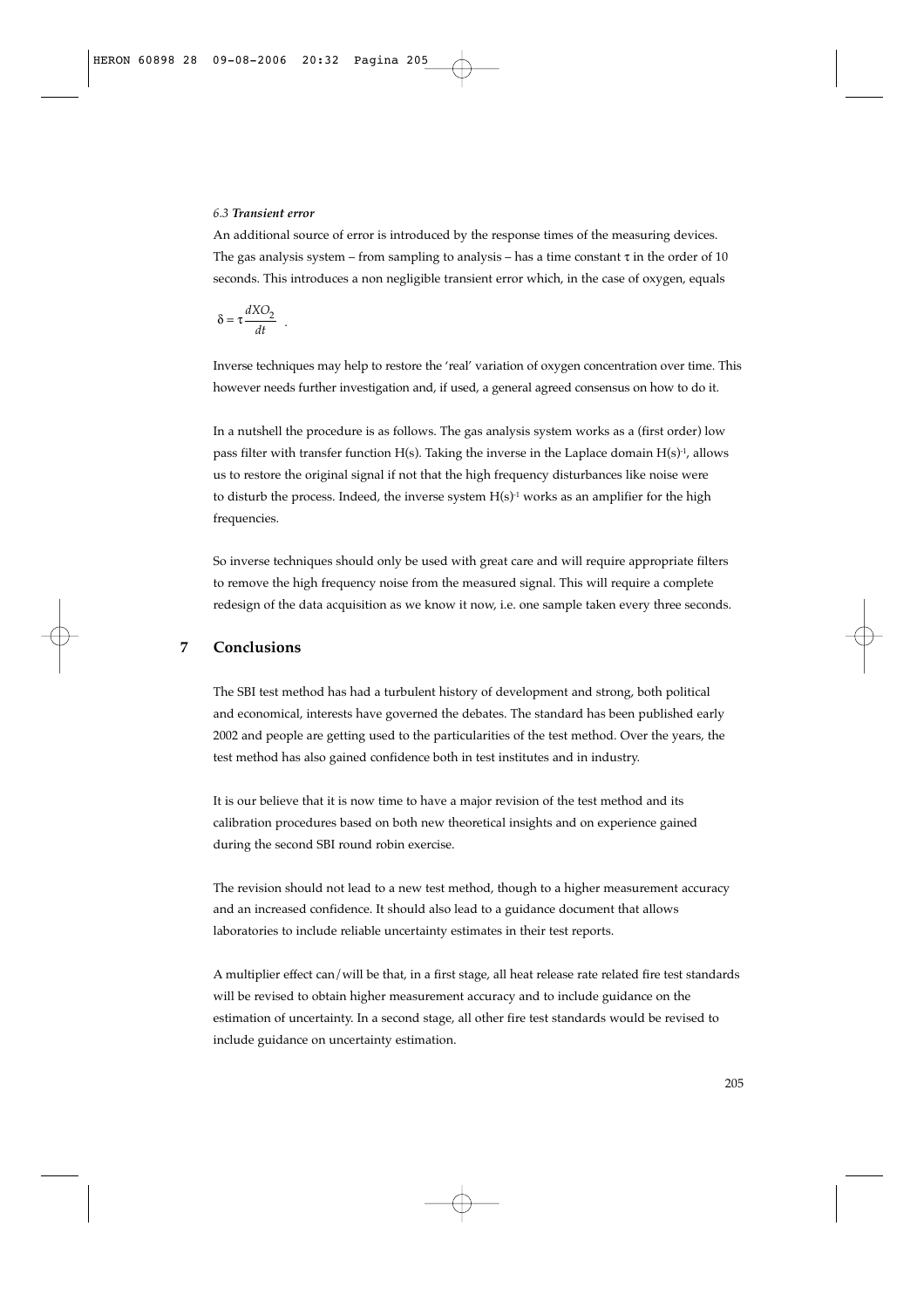# **References**

- [1] SBI; European Standard Reaction to fire tests for building products Building products excluding floorings exposed to the thermal attack by a single burning item. EN 13823:2002. CEN Central Secretariat, Brussels 2002
- [2] Classification Standard; European and International Standard Fire classification of construction products and building elements – Part 1: Classification using test data from reaction to fire tests. EN 13501-1:2002; CEN Central Secretariat, Brussels (2002)
- [3] Cone Calorimeter; International Standard Reaction-to-fire tests Heat release, smoke production and mass loss rate – Part 1 : Heat release rate (cone calorimeter method) ; ISO 5660-1:2002
- [4] EGOLF/R4; Accreditation of Fire Test Laboratories Interpretation of the European Standard EN ISO/IEC 17025:1999 when applied to Fire Test Laboratories; EGOLF / R4:2001
- [5] ISO Room Corner; International Standard Fire tests Full-scale room test for surface products; ISO 9705:1993; International Organisation for Standardisation, Geneva, 1993
- [6] Vertically Mounted Cable Test; European Standard Common test methods for cables under fire conditions – Heat release and smoke production measurement on cables during flame spread test – Part 1: Apparatus; prEN 50399-1; CENELEC project 15315
- [7] Railway Standard; European Standard Railway applications Fire protection on railway vehicles - Part 2: Requirements for fire behaviour of materials and components; prEN 45545-2:2004; CENELEC project 12281
- [8] European and International Standard General requirements for the competence of testing and calibration laboratories. EN ISO/IEC 17025:2000.; CEN Central Secretariat, Brussels (2000) and International Organisation for Standardisation, Geneva (1999)
- [9] European Standard General criteria for the operation of testing laboratories; EN 45001:1989; CEN Central Secretariat, Brussels 1989
- [10] GUM, Guide to the expression of uncertainty in measurement; BIPM/IEC/IFCC/ISO/IUPAC/OIML; ISBN 92-67-10188-9
- [11] International Standard Quality assurance requirements for measuring equipment Part 1: Metrological confirmation system for measuring equipment. ISO 10012-1:1992; International Organisation for Standardisation, Geneva (1992)
- [12] International Standard Accuracy (trueness and precision) of measurement methods and results – ISO 5725 Parts 1 to 6; International Organisation for Standardisation, Geneva, 1996-1998
- [13] Enright P., and Fleischmann C.; Uncertainty of Heat Release Rate Calculation of the ISO 5660-1 Cone Calorimeter Standard Test Method; Fire Technology, Vol. 35, 1999, pp. 153-169